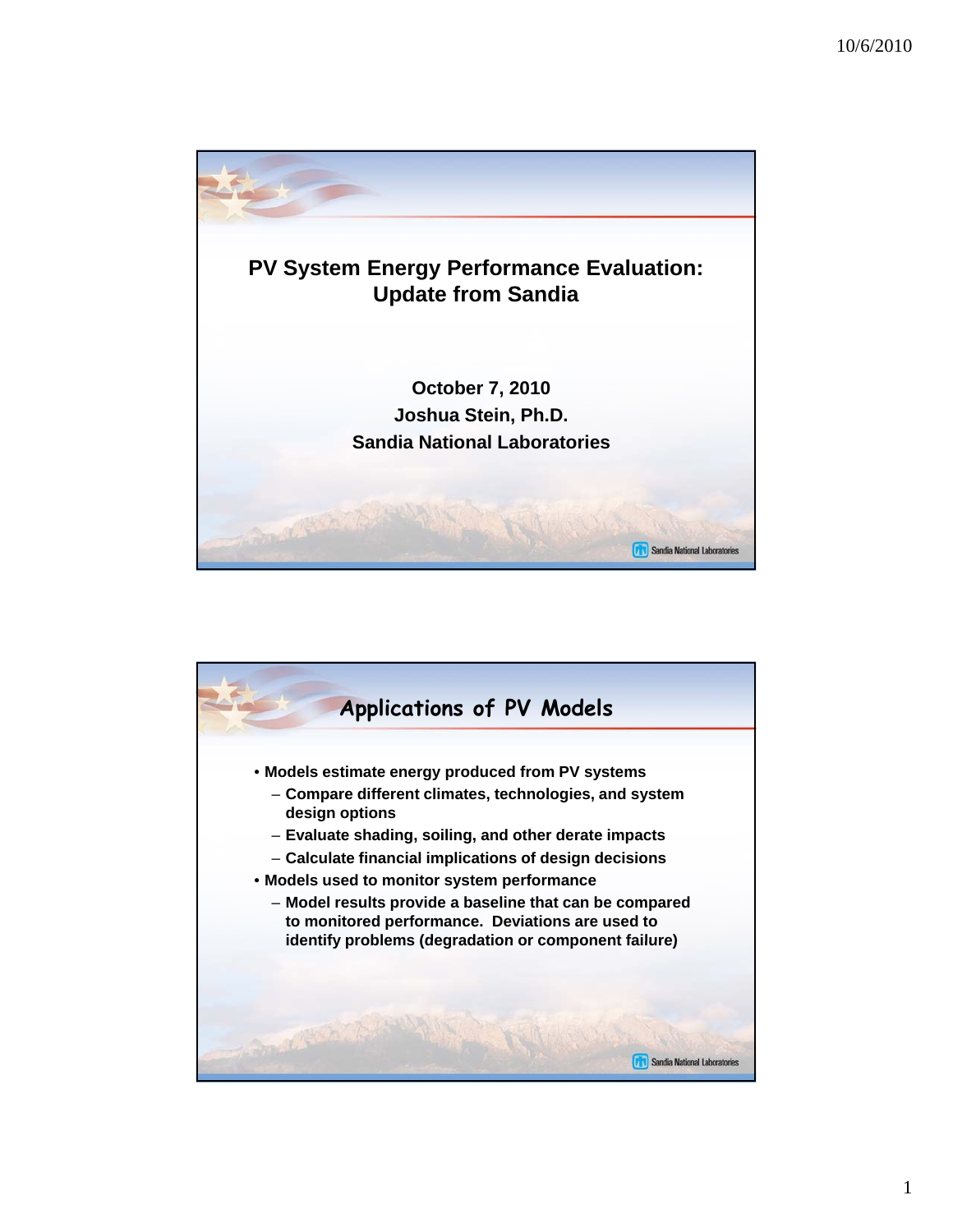

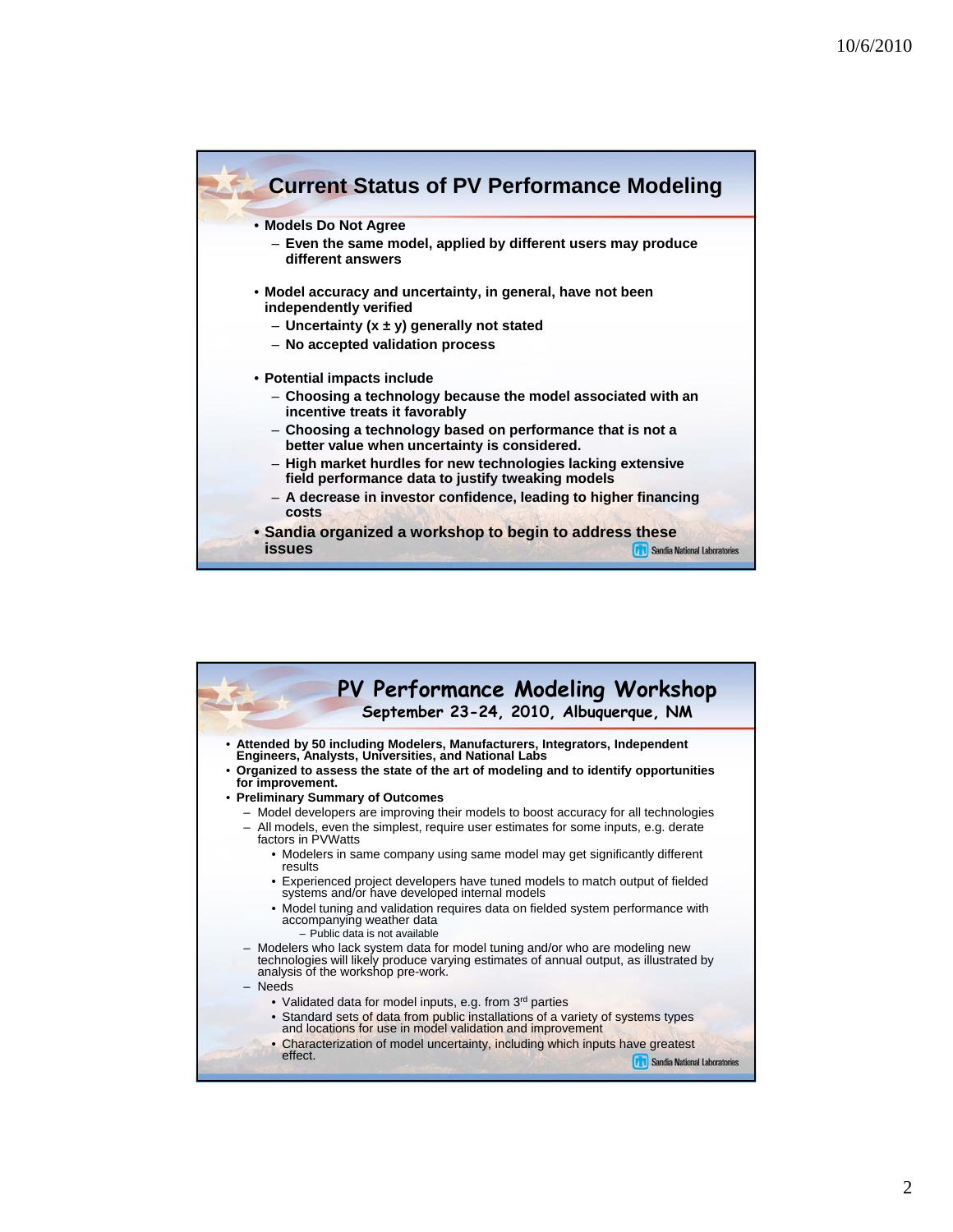| PV Performance Modeling Workshop<br>September 23-24, 2010, Albuquerque, NM |                                                                                           |                                                                                               |
|----------------------------------------------------------------------------|-------------------------------------------------------------------------------------------|-----------------------------------------------------------------------------------------------|
| Manufacturers<br>Abound Solar<br>BP Solar<br>First Solar<br>Miasole        | <b>Integrators</b><br>American Capital<br>Energy<br>Borrego Solar<br>Sun Edison           | <b>Independent Engineers</b><br><b>BEW Engineering</b><br><b>Black and Veatch</b><br>Luminate |
| SoloPower<br>SunPower<br>Uni-Solar<br>Yingli                               |                                                                                           | Consultants/Analysts/Others<br><b>Steve Ransome</b><br>Navigant<br>SolarTech                  |
| Modelers<br>CEC-UW<br>Clean Power                                          | <b>Universities</b><br>U of Arizona<br>U of Colorado<br>U of New Mexico<br>U of Wisconsin | Labs/Government<br>National Institute of<br>Standards and Technology                          |
| King Solar Works<br>PVDesign Pro - Hoes Engineering<br>PV*Sol              |                                                                                           | National Renewable Energy<br>Laboratory                                                       |
| PVSyst                                                                     |                                                                                           | <b>Sandia National</b><br>Laboratories<br><b>US DOE</b><br>Sandia National Laboratories       |